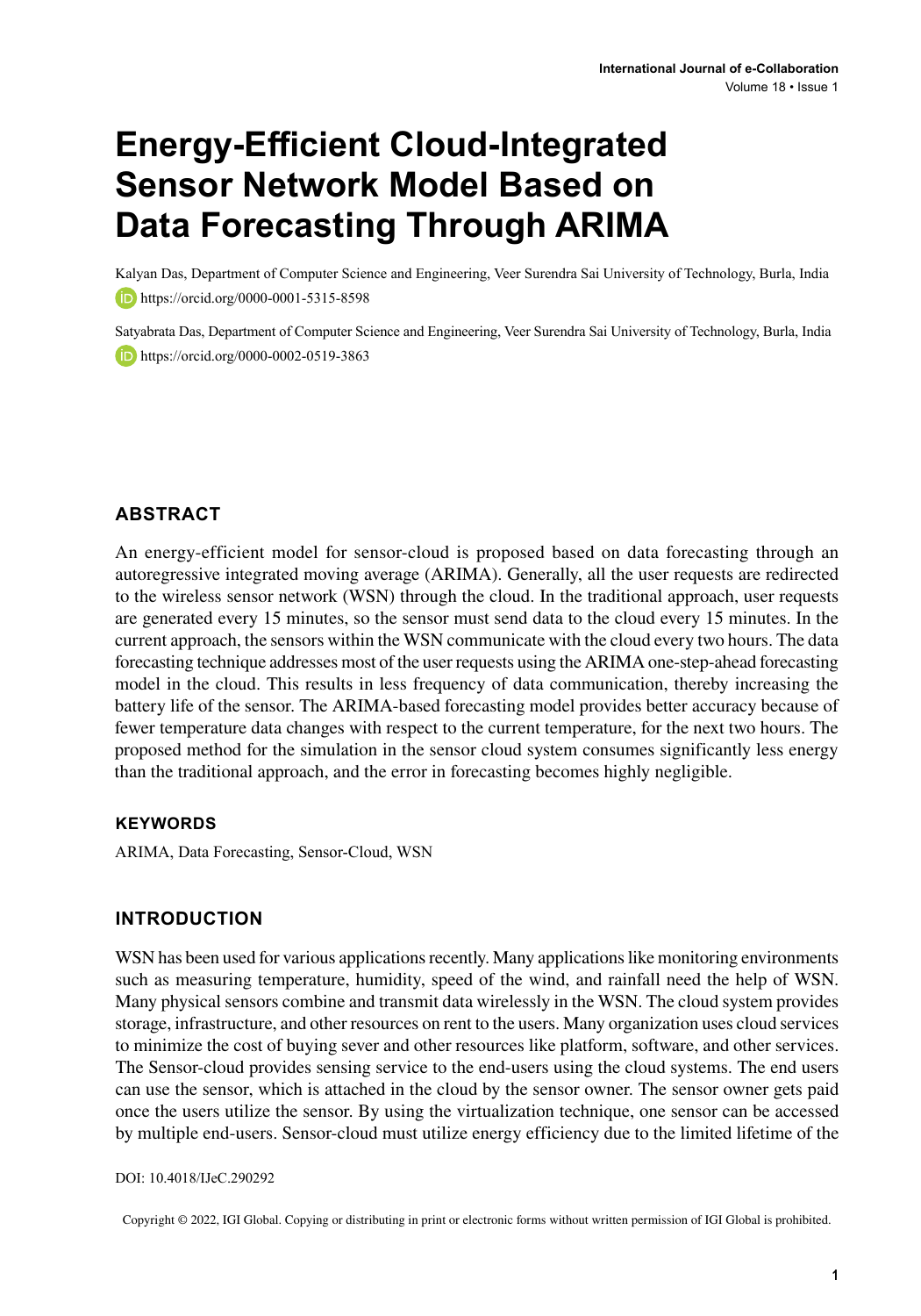battery in the sensor node. The cloud system consumes more energy for running the servers in the datacenter.

A sensor node  $S_k$  uses  $P_k$  amount of energy to transmit data to another sensor  $S_k$  with a rate of data transmission  $R_k$ . Here  $1 \le k', k'' \le n$ , and  $k' \ne k''$ . Here  $P_k$  can be calculated (Guha et al., 2007) as follows:

$$
P_k = P_1 + P'R_k P_{rec} d^{\beta} \tag{1}
$$

where:

 $P_1$  = the ideal power expenditure of sensor node  $S_k$  $P' = constant$  $R_k$  = the data rate of sensor  $S_k$ *<sup>* $\cdot$ *</sup>*  $P_{rec}$  = minimum energy required for successfully decoding at  $S_{k}$ <sup>2</sup>  $d =$  distance between the sensor nodes  $S_k$  and  $S_k$ 

 $β$  lies between 2 and 6, depending upon the environment.

The consumption of energy in the WSN depends on the data rate and the distance between the nodes. More transmission of data can make the battery dry soon. Generally, user queries are generated fifteen minutes, so the sensor responds to the queries by sending data to the cloud every fifteen minutes. So forecasting schemes that forecast future sensor data for two hours in advance within the cloud system can save energy for the sensor network as sensors send data every two hours to the cloud system.

## **BACKGROUND**

Dent (1977) provided suggestions for maximum likelihood estimation for effective search process computation. Ansley and Kohn (1985) derived the likelihood for non-stationary ARIMA for missing valuesin the time series. Geurts and Whitlark (1994) proposed a technique for marketing to maximize the forecasting accuracy forsales. The research carried out by Stein and Lloret (2001) used the ARIMA model to forecast the bottom temperature of water for three cities. This model obtained better results in comparison to other models. The paper by Abdel-Aal (2004) proposed an alternative abductive networks approach where dedicated hourly models were taken into account. This approach produced a better result than the other unsophisticated forecasts. Davis and Ensor (2006) proposed a method for the detection of outliers for the environment data. Aslanargun et al. (2007) proposed a model to forecast tourists' arrival using nonlinear components that perform better than others. Tektaş (2010) implemented a model that took into account the adaptive network-based Fuzzy Inference system and ARIMA to analyze better weather forecasting. Campano and Barrios (2011) proposed a method to detect structural change using time series analysis. Deore et al. (2012) allocated maximum tasks upon fewer Virtual Machines (VMs) to decrease energy consumption and test the virtual box's cloud environment by using a scheduling method. Cai et al. (2014) proposed a combined forecasting method which performs better in time- series. Du et al. (2014) presented an algorithm that enables the VMs to handle the maximum number of tasks possible with the least energy consumption by keeping the time duration of each VM within a specific deadline. The research carried out by Dong et al. (2015) proposed a method in which the tasks were scheduled to minimize server count. The response of datacenter time was limited for implementing the most-efficient-server-first scheme consumed less energy. The computing resources get enhanced or dropped under the given load of works to improve resource utilization, and reduction in energy consumption is proposed by Chen et al. (2015). Chen et